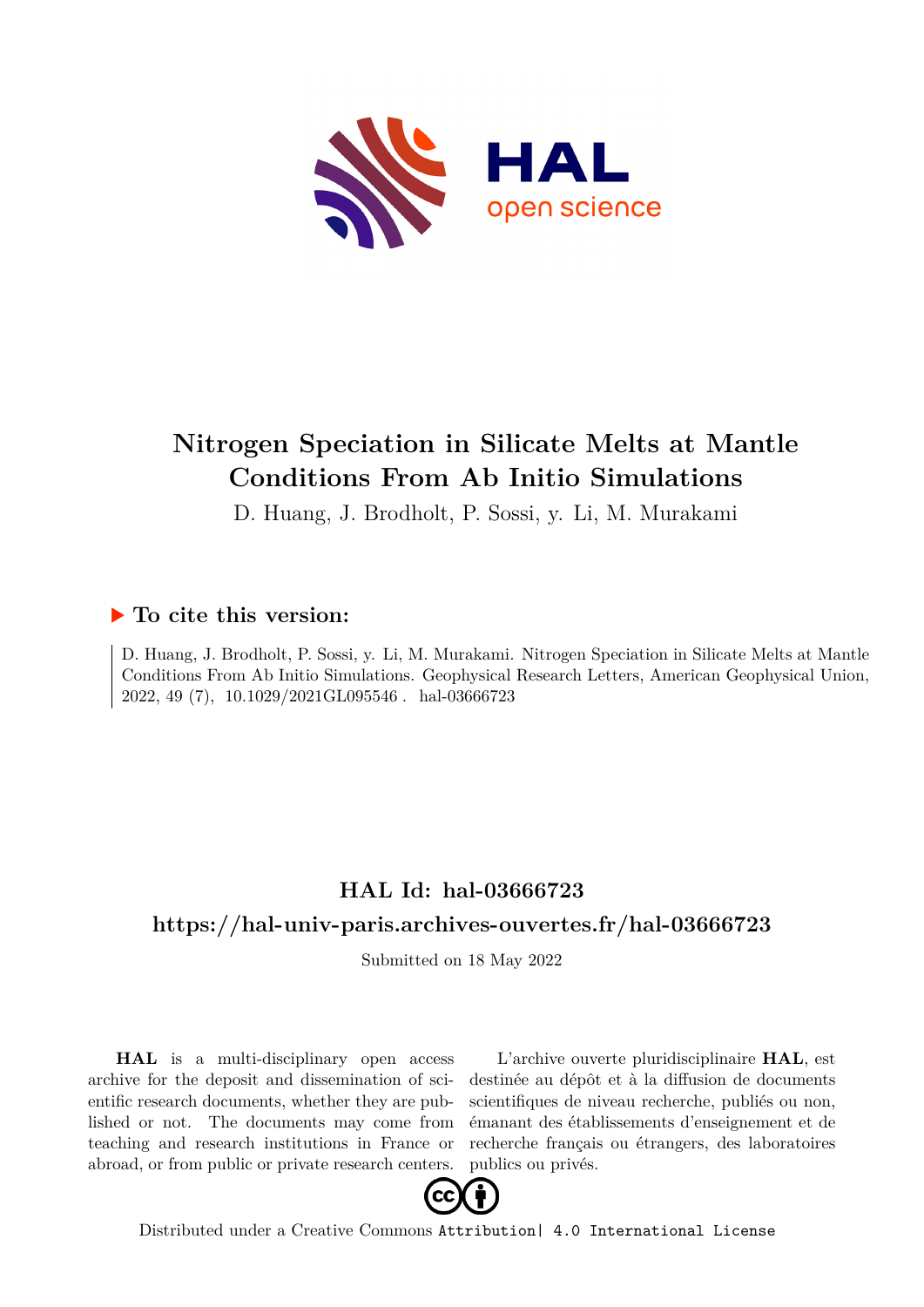<u>್.</u>ಗಿ



# **Geophysical Research Letters®**

## **RESEARCH LETTER**

10.1029/2021GL095546

#### **Key Points:**

- Strong N-N bonding found stable in magmas under oxidizing conditions over the entire mantle regime
- Redox conditions superimpose P and T in controlling nitrogen speciation (thus solubility) in deep magma oceans
- Nitrogen-enriched secondary atmosphere might form if the Earth accreted from sufficiently oxidized materials

**[Supporting Information:](https://doi.org/10.1029/2021GL095546)**

[Supporting Information may be found in](https://doi.org/10.1029/2021GL095546)  [the online version of this article.](https://doi.org/10.1029/2021GL095546)

#### **Correspondence to:**

D. Huang, dongyang.huang@erdw.ethz.ch

#### **Citation:**

Huang, D., Brodholt, J., Sossi, P., Li, Y., & Murakami, M. (2022). Nitrogen speciation in silicate melts at mantle conditions from ab initio simulations. *Geophysical Research Letters*, *49*, e2021GL095546. [https://doi.](https://doi.org/10.1029/2021GL095546) [org/10.1029/2021GL095546](https://doi.org/10.1029/2021GL095546)

Received 5 AUG 2021 Accepted 7 FEB 2022

© 2022. The Authors.

This is an open access article under the terms of the [Creative Commons](http://creativecommons.org/licenses/by-nc-nd/4.0/)  [Attribution-NonCommercial-NoDerivs](http://creativecommons.org/licenses/by-nc-nd/4.0/) License, which permits use and distribution in any medium, provided the original work is properly cited, the use is non-commercial and no modifications or adaptations are made.

## **Nitrogen Speciation in Silicate Melts at Mantle Conditions From Ab Initio Simulations**

### **D. Huang1,2 [,](https://orcid.org/0000-0002-9498-851X) J. Brodholt3 [,](https://orcid.org/0000-0001-7395-5834) P. Sossi1 , Y. Li4,5 [,](https://orcid.org/0000-0002-6221-7585) and M. Murakami<sup>1</sup>**

1 Institute of Geochemistry and Petrology, ETH Zürich, Zürich, Switzerland, 2 Institut de Physique du Globe de Paris, Paris, France, 3 Department of Earth Sciences, University College London, London, UK, 4 CAS Key Laboratory of Crust–Mantle Materials and Environments, School of Earth and Space Sciences, University of Science and Technology of China, Hefei, China, <sup>3</sup>CAS Center for Excellence in Comparative Planetology, University of Science and Technology of China, Hefei, China

**Abstract** Nitrogen (N) is a major ingredient of the atmosphere, but a trace component in the silicate Earth. Its initial inventory in these reservoirs during Earth's early differentiation requires knowledge of N speciation in magmas, for example, whether it outgasses as  $N_2$  or is sequestered in silicate melts as  $N^3$ −, which remains largely unconstrained over the entire mantle regime. Here we examine N species in anhydrous and hydrous pyrolitic melts at varying P-T-redox conditions by ab-initio calculations, and find N-N bonding under oxidizing conditions from ambient to lower mantle pressures. Under reducing conditions, N interacts with the silicate network or forms N-H bonds, depending on the availability of hydrogen. Redox control of N speciation is demonstrated valid over a P-T space encompassing probable magma ocean depths. Finally, if the Earth accreted from increasingly oxidized materials toward the end of its accretion, an N-enriched secondary atmosphere might be produced and persist until later impacts.

**Plain Language Summary** Earth's atmosphere was likely formed by the spontaneous release of gases, either from magma oceans during early Earth's accretion, or through later volcanic activity. Although our present-day atmosphere (attributed to the latter) is rich in nitrogen (N) (78%), whether this held true for the early Earth is unclear, and is determined by the species (that control the solubility) of nitrogen in the silicate melt (i.e., magma ocean). In this study, we investigate the speciation of nitrogen in silicate melts during Earth's accretion, and find that N is dissolved as N<sub>2</sub> at oxidizing conditions, regardless of the magma ocean's depth, promoting nitrogen degassing from the magma ocean. Our results suggest that, if Earth's building blocks were sufficiently oxidized at later times, magma ocean outgassing might produce an N-enriched atmosphere. Given the violent impact history on the early Earth, as inferred from that recorded on the surface of the Moon, atmospheric loss of N by impact erosion may provide an explanation for Earth's "missing" nitrogen.

#### **1. Introduction**

Earth's modern atmosphere is special in its nitrogen (N)-rich composition, which is likely an outcome of plate tectonics, when compared to those of Venus and Mars (Mikhail & Sverjensky, 2014). In stark contrast, the bulk silicate Earth (crust and mantle) is relatively poor in N and it occurs only in trace amounts (ppm level) (Hirschmann, 2018; Marty & Dauphas, 2003). Intriguingly, when combining the N budget of these two reservoirs, there is a well-established N anomaly in volatile elements relative to carbonaceous chondrites; although N is thought to act like noble gases during magmatic/fluid processes, it is depleted by one order of magnitude relative to other volatiles (namely, carbon, hydrogen and even the noble gases) when assuming they are present in the bulk silicate Earth in CI-chondritic ratios (Marty, 2012). The interpretation of this N deficit can be summarized in three schools of thought: (a) Its preferential incorporation into Earth's metallic core during core-mantle segregation in a magma ocean (Roskosz et al., 2013; Speelmanns et al., 2018); (b) a hitherto unsampled reservoir in the silicate mantle that takes up the the majority of N budget (Johnson & Goldblatt, 2015; Yoshioka et al., 2018); (c) early atmospheric loss by impact erosion (Genda & Abe, 2005; Tucker & Mukhopadhyay, 2014). Since it is still debated whether or not N behaves as a lithophile element during core formation (Grewal et al., 2021; Speelmanns et al., 2019), the "missing" N in the Earth remains an open question. However all the three solutions, especially the last one, raise the question of the initial inventory of N in Earth's multiple layers.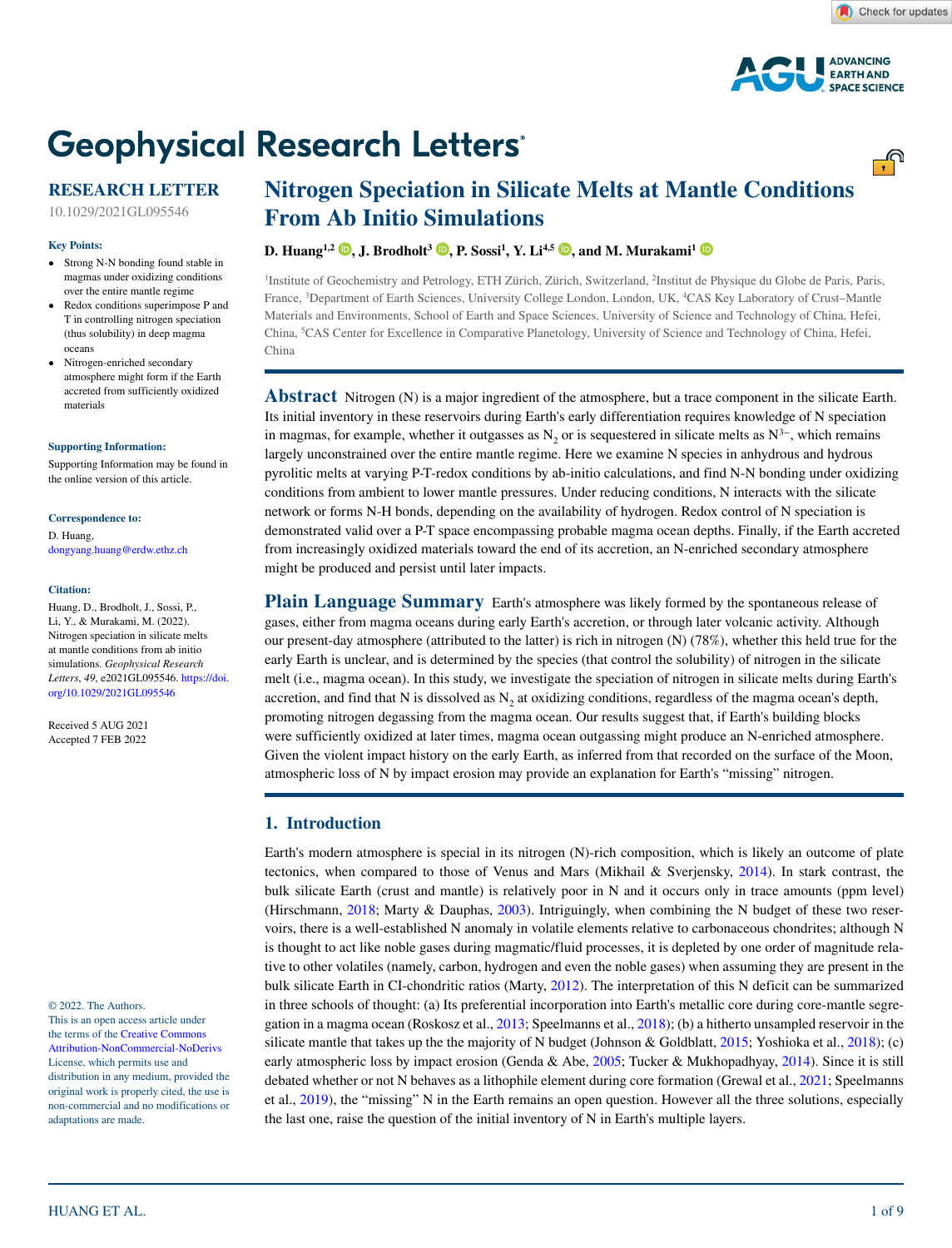To understand the early distribution of N in terrestrial reservoirs requires knowledge of its solubility in silicate melts that make up an early magma ocean. It has been shown that nitrogen in the form of N<sup>3−</sup> or N-H species is more soluble (by several orders of magnitude) than the molecular  $N_2$  in silicate melts (Busigny & Bebout, 2013; Mysen, 2019), because the former interacts with the silicate network, whereas the latter is incorporated into the melts through interstitial occupancy (Libourel et al., 2003; Mulfinger, 1966), analogous to noble gases. Previous experiments have found that under reducing conditions, lower than IW-3 (3 log units below the iron-wüstite buffer), N mainly dissolves as N<sup>3−</sup> or N-H species by interacting with silicate network or bonding with hydrogen; at moderate oxygen fugacities  $(fO<sub>2</sub>)$ , from IW-3 to IW-1.5, N-H species are dominant in hydrous silicate melts; finally, under higher  $fO_2$  conditions (>IW-1.5), molecular N<sub>2</sub> becomes the primary species and hence the least compatible (Dalou et al., 2019; Grewal et al., 2020; Kadik et al., 2015; Li et al., 2015; Roskosz et al., 2006). The nitrosyl group was also proposed as a possible species under moderately oxidizing conditions (Roskosz et al., 2006). While its solubility mechanism is as yet unclear, a few experiments indicated a positive dependence of N solubility on pressure in silicate melts in equilibrium with metal (Roskosz et al., 2013). The complex speciation of N in silicate melts has received a great deal of attention; however, experimental measurements are currently limited to only shallow depths in the Earth, with the highest P-T range investigated being 6 GPa and 2473 K using a multi-anvil press (Grewal et al., 2020). The solubility and speciation at higher P-T conditions, covering the whole mantle range remains unexplored, both by experiments and theoretical calculations. Given the violent impact history and likely varying depths of magma oceans during Earth's accretion, the solubility of nitrogen under a much wider range of pressures and temperatures is required to evaluate the degree to which N was sequestered in the silicate Earth, as well as its possible atmospheric loss in the Early Earth. Here we investigate the speciation of nitrogen in pyrolitic melts from ambient conditions to ∼150 GPa/4000 K, using ab initio molecular dynamics (AIMD) simulations, in order to understand its species evolution over conditions relevant to the entire mantle.

#### **2. Methods**

#### **2.1. Supercells**

A pyrolitic composition (McDonough & Sun, 1995) was chosen to approximate the bulk silicate Earth and the average magma ocean: Our initial supercell consists of 151 atoms  $(Fe<sub>4</sub>Mg<sub>30</sub>Si<sub>24</sub>Ca<sub>2</sub>Al<sub>3</sub>O<sub>88</sub>)$  with five oxides in pyrolitic relative proportions, without taking into account trace elements below 1 wt% (i.e., Ti, Cr, Mn, Ni, Na, K, and P) (Table SA in Data Set S1). This serves as the reference supercell and corresponds to the anhydrous and reduced end member in our simulations, with Fe<sup>3+</sup>/ $\Sigma$ Fe = 0 (with 0.5 oxygen deficiency to keep the system as reduced as possible); we also designed an anhydrous and oxidized supercell by adding two oxygen atoms to raise the Fe<sup>3+</sup>/Fe<sup>2+</sup> ratio to 3:1 (Fe<sub>4</sub>Mg<sub>30</sub>Si<sub>24</sub>Ca<sub>2</sub>Al<sub>3</sub>O<sub>90</sub>). In H-bearing systems, two redox end members were simulated by adding either pure H<sub>2</sub> (Fe<sub>4</sub>Mg<sub>30</sub>Si<sub>24</sub>Ca<sub>2</sub>Al<sub>3</sub>O<sub>88</sub>+6H<sub>2</sub>, reduced) or pure H<sub>2</sub>O (Fe<sub>4</sub>Mg<sub>30</sub>Si<sub>24</sub>Ca<sub>2</sub>Al<sub>3</sub>O<sub>88</sub>+6H<sub>2</sub>O, oxidized). Then we added 4 nitrogen atoms to the aforementioned supercells, corresponding to 1.7 wt% N in the silicate melt. In doing so, these supercells with four end-member compositions have implausibly high nitrogen fugacity  $(fN<sub>2</sub>)$  relative to that of Earth's mantle, in which nitrogen concentration is of the order of a few parts per million (ppm) (Marty & Dauphas,  $2003$ ). Although the reference supercell has a low nominal  $fO<sub>2</sub>$  as fixed by its Fe<sup>3+</sup>/Fe<sup>2+</sup> ratio, temperature and pressure, this amount of nitrogen could actively act as an electron acceptor to effectively raise the redox conditions of the system. Due to the unavoidable limitations on the size of the supercell, it is beyond the scope of ab initio techniques to finely tune  $fN<sub>2</sub>$  to correlate with  $fO<sub>2</sub>$ ; hence, by removing 2 N and 2 O atoms from the reference supercell, we have designed an extremely reduced box (Fe<sub>4</sub>Mg<sub>30</sub>Si<sub>24</sub>Ca<sub>2</sub>Al<sub>3</sub>O<sub>86</sub>+2N). In this manner, the number of electron acceptors sufficiently decreases, producing rigorously reducing conditions under which N speciation can be examined. In total, five N-bearing supercells were considered with respect to anhydrous/hydrous and oxidized/reduced pyrolitic melts (Table S1 in Supporting Information S1). Finally, to have better statistics and to study the possible influence of N content, two additional systems were made by incorporating 8 and 16 N in the reference supercell (i.e., 3.4 and 6.6 wt%, respectively) for comparison.

#### **2.2. Ab Initio Simulations**

We performed AIMD simulations using Vienna Ab initio Simulation Package (Kresse & Hafner, 1993) based on the projector augmented wave (PAW) method (Blöchl, 1994; Kresse & Joubert, 1999). The exchange-correlation functionals were treated using the generalized gradient approximation (GGA) in the Perdew–Burke–Ernzerhof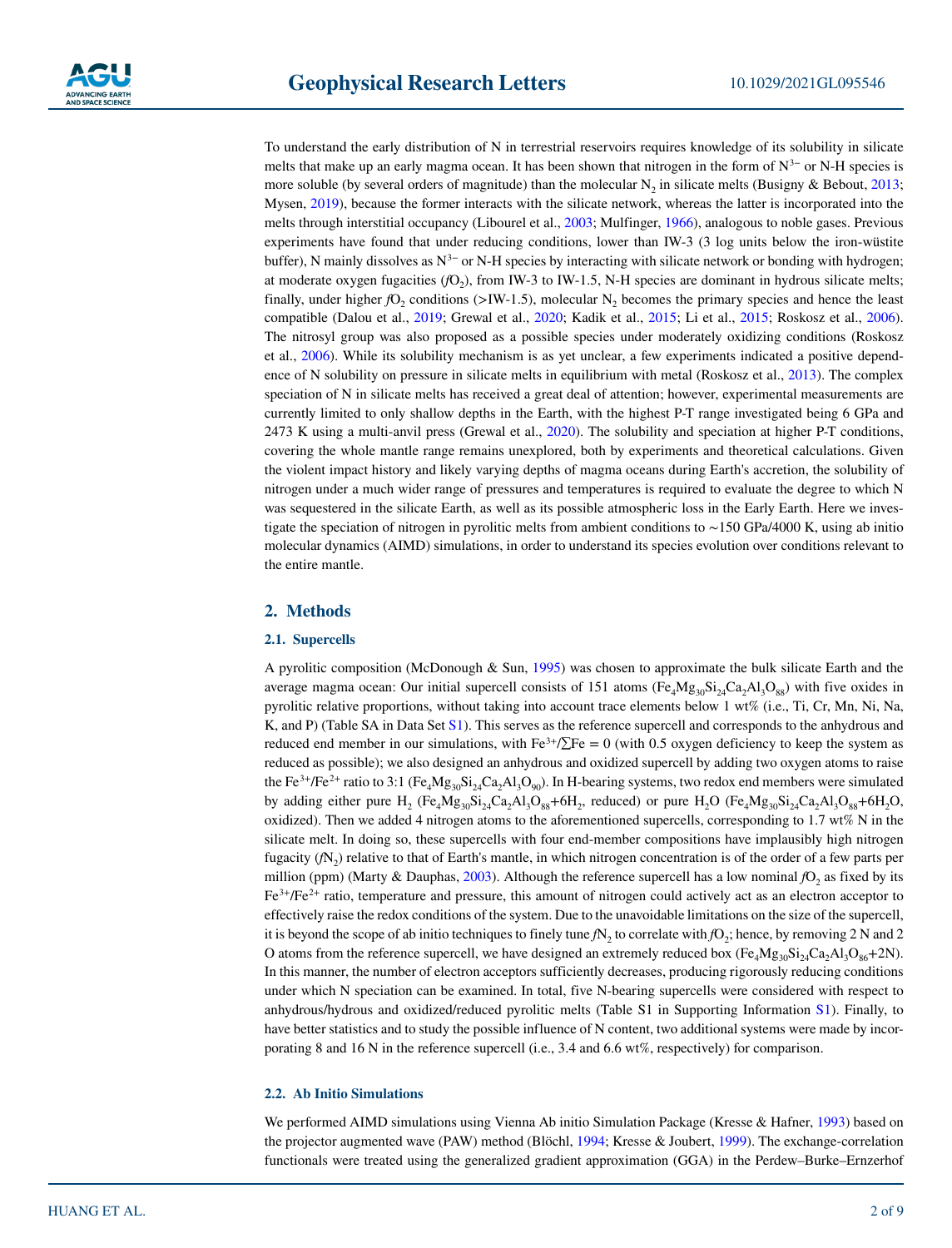



**Figure 1.** Snapshot from an ab initio molecular dynamics simulation with a pyrolite composition of  $Fe_4Mg_{30}Si_{24}Ca_2Al_3O_{88} + 4N$  at 62 GPa and 4000 K. Among four nitrogen atoms, two of them form a strong N-N bond (red spheres, top right) which remains stable ever since its formation.

(PBE) form (Perdew et al., 1996). Valence configurations and the core radii for each element are listed in Table SA in Data Set S1. The gamma point was used to sample the Brillouin zone, with 500 eV (600 eV for H-bearing systems) cutoff energy for the plane wave expansion. Simulations at a high cutoff energy (900 eV) and a denser (2\*2\*2) k-point grid were run on various snapshots from each molecular dynamics (MD) run in order to estimate the Pulay stress, which was found to be less than 0.6 GPa. All the atoms in the supercell were initially randomly distributed and heated at 6000 K for at least 8 ps to obtain a well-thermalized silicate melt structure before being equilibrated at varying P-T conditions from 0.3 GPa/2000 K to 148 GPa/4000 K. The canonical ensemble with constant number of atoms (N), volume (V), and temperature (T) was used with a Nosé-Poincaré thermostat to control the temperature. Simulations were run for 13–30 ps with a time step of 1 ps for H-free or 0.5 ps for H-bearing systems. The first 1 ps was discarded and intensive variables such as P and T were calculated from the time average. If not specified otherwise, all calculations were non-spin-polarized. To examine their possible effects on speciation, we also performed spin-polarized simula-

tions and tested + U correction in several systems, with  $U = 4$ ,  $J = 1$  (Anisimov et al., 1991; Wang et al., 2006). The influence of both on N speciation turns out to be negligible (Table SB in Data Set S1).

#### **3. Results and Discussion**

#### **3.1. Identification of Strong N-N Bonding**

We find that nitrogen atoms always manage to bond with themselves to form dimers  $(N_2)$  in relatively oxidized pyrolitic melts, despite the initial positions of all atoms being randomly assigned. In contrast  $N_2$  species never form in the reduced melts and instead bond with the silicate network. Qualitatively this can be seen in Figure 1 which shows a snapshot taken at the end of a simulation, which was run for 15 ps at 62 GPa and 4000 K. During the first 3 ps, nitrogen diffuses through the spaces between the silicate network (Libourel et al., 2003), and mainly bonds with silicon and iron (see Movie S1 and discussions below); however, once N atoms find each other, the N-N pair persists throughout the rest of the simulation. This is observed in all of the relatively oxidized compositions, independent of whether they are hydrous or anhydrous supercells (Table S1 in Supporting Information S1).

In order to evaluate the bonding characteristics of the observed N-N species on a quantitative basis, we calculate the partial radial distribution functions (RDFs) for the equilibrated silicate melts (Figure 2). First of all, as benchmarks, the host pyrolitic melts are observed to share some common features with previously simulated silicate melts (Karki et al., 2010) with smooth and well defined first peaks (nearest neighbors) between cations and oxygen, for example, Si-O, Mg-O pairs. Although the exact location, amplitude, and shape of the cation-oxygen RDFs vary slightly under different conditions, their relative position and intensity remain unaltered in the whole investigated range of pressure, temperature and composition, as showcased in Figures 2a and 2c. This indicates that oxygen speciation is little affected by the depth or redox of the magma ocean. On the other hand, nitrogen species change readily depending on the redox state of the system, independent of the addition of hydrogen. Figure 2b shows RDFs of nitrogen, where dashed lines belong to the anhydrous and moderately oxidized end member (due to high  $fN_2$ ) with a composition of  $Fe_4Mg_{30}Si_{24}Ca_2Al_3O_{88} + 4N$  (see Methods) and N-N is the strongest peak. Apart from the evident N-N pair, one can readily notice the N-Si and N-Fe peaks that indicate interactions between nitrogen and the silicate network, in line with previous experiments at reducing ambient conditions (Libourel et al., 2003). In the extremely reduced melt (solid lines in Figures 2a and 2b), the N-N peak between 1.2 and 1.3 Å completely disappears and is replaced by a broader peak at 2.5 Å, which is the outcome of N incorporation into the silicate network (the second strongest peak is N-Si) and causing a decrease in its diffusivity (Table SC in Data Set S1).

The control of redox conditions on nitrogen speciation remains predominant in hydrous systems, as shown in Figures 2c and 2d, for both H<sub>2</sub>-bearing, and H<sub>2</sub>O-bearing melts at ~110 GPa and 4000 K. As expected, H mainly bonds with volatiles (i.e., H itself, O, and N) based on the RDF analysis. Under reducing conditions (solid lines in Figure 2d), instead of N-N in the oxidized melt (purple dashed line in Figure 2d), H-H (dark blue solid line) becomes the shortest bonding pair with a bond length of 0.76 Å, followed by O-H and N-H both at ∼1 Å. As the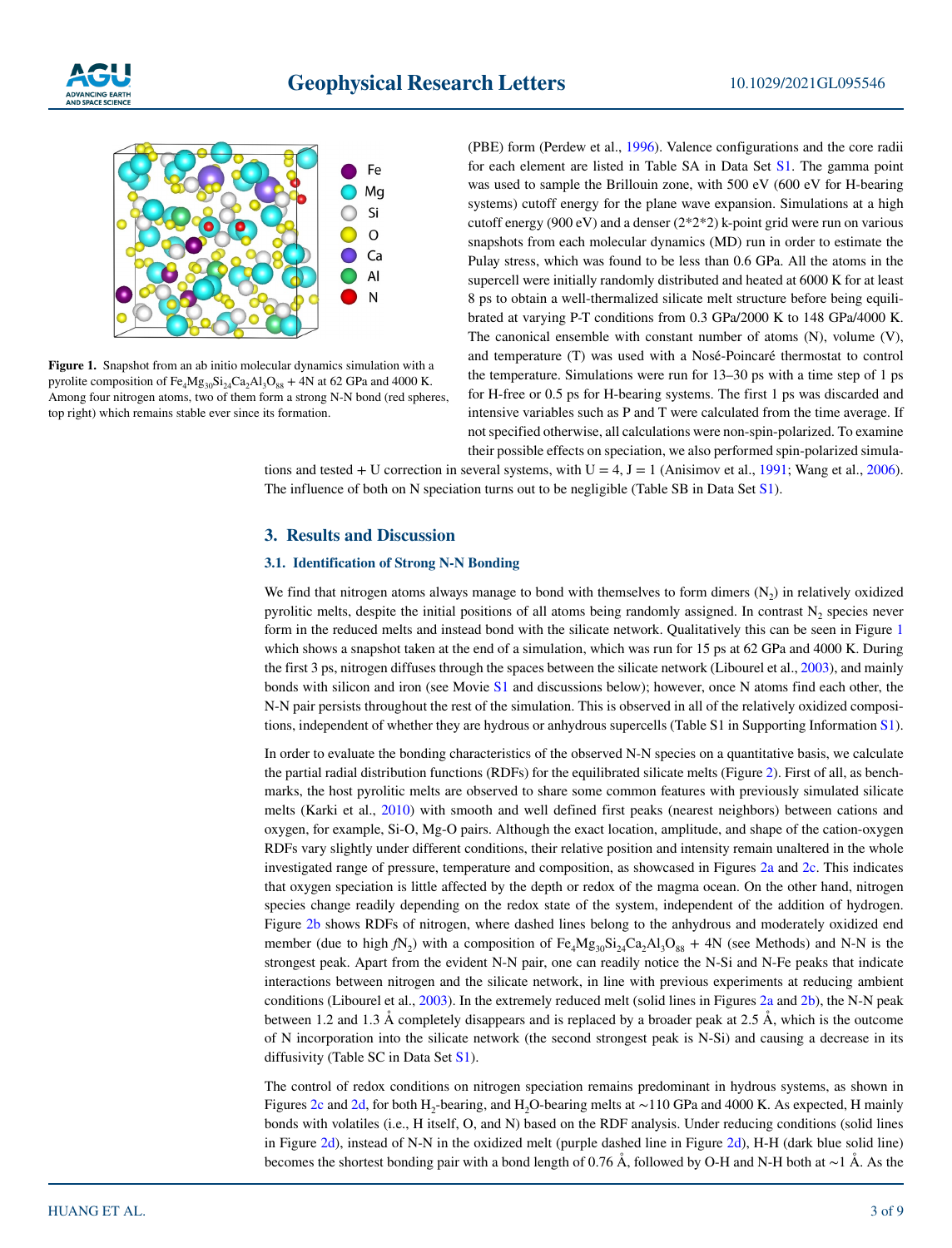



**Figure 2.** (a) and (b) show the partial radial distribution functions g (r) for O and N in an anhydrous and rigorously reduced melt (Fe<sub>4</sub>Mg<sub>30</sub>Si<sub>24</sub>Ca<sub>2</sub>Al<sub>3</sub>O<sub>86</sub> + 2N) at 109 GPa and 4000 K. (c) and (d) show the same but with the addition of hydrogen  $(Fe_4Mg_{30}Si_2Ca_2Al_3O_{88} + 4N + 6H_2)$  at 111 GPa and 4000 K. Dashed lines show for comparison the N species in moderately oxidizing conditions in (b) anhydrous and (d) H<sub>2</sub>O-bearing melts. As can be seen, reducing conditions prohibit N-N bonding, while N-N bonding is strong under oxidizing conditions.

system becomes more reduced, the N-N peak vanishes, and nitrogen mostly forms bonds with Si, Fe, and weakly with Al, which is consistent with nitride dissolution in melts under reducing conditions (Mulfinger, 1966). Under oxidizing conditions (dashed lines), the most striking observation is the emergence of the N-N peak at 1.32  $\AA$ , while all other features remain almost unaltered compared with the reduced melt, as can be seen from the overlap of solid and dashed lines (Figure 2d). It is clear that the redox conditions (i.e., the availability of electrons) control the speciation of nitrogen at pressures up to- and exceeding 100 GPa, irrespective of whether the silicate melts are anhydrous or hydrous.

Next, we consider the roles of pressure and temperature on N speciation over the entire mantle. Since it is well known that pressure and temperature can affect the redox state of a silicate melt at a given composition (Armstrong et al., 2019; Deng et al., 2020; Hirschmann, 2012), the change of P-T may alter the species of N. Nevertheless, as indicated by the RDFs in Figure S1 in Supporting Information S1, our results show that the nature of the N species is little affected by pressure and temperature in the anhydrous system  $(F_{\alpha}Mg_{30}Si_{20}Ca_{2}Al_{3}O_{88} + 4N)$ , down to 1 GPa and 3000 K. Simulations at even lower temperature (2000 K) fail as the pyrolitic melt freezes. Furthermore, the insignificant P-T effect is supported by the unaltered N speciation in the hydrous system at low P-T conditions (0.3 GPa and 2000 K, Table SB in Data Set S1). Taken together, these results indicate that the N speciation change induced by P and T at a fixed composition is negligible, compared to that caused by compositional variations (namely, the amount of electron acceptors). For comparison, the RDFs for N-N pairs in two reduced melts under similar P-T conditions (taken from Figures 2b and 2d, solid lines) are shown in Figure S1 in Supporting Information S1, where the N-N peaks at ∼1.3 Å are either completely suppressed or replaced by a broader peak at a larger radius (see previous discussions). Although invisible in Figure 2 due to its relatively low intensity, a minor feature for the N-O pair is observed and plotted in Figure S2 in Supporting Information S1. The first N-O peak in RDFs between 1.3 and 1.5 Å is highly correlated with the N-N peak, both of which appear only under oxidizing conditions. This feature may provide an explanation for the experimentally observed nitrogen species that has been attributed to nitrosyl group (−NO) in relatively oxidized silicate melts (Roskosz et al., 2006).

Our simulations have not been designed to explore the potential effect of variable melt composition. Recently, high-temperature experiments performed at 1 bar found that under highly reducing conditions (IW-8), N solubility decreases with increasing degree of polymerization in silicate melts, as indicated by the value of non-bridging oxygens per tetrahedrally coordinated cation (*nbo*/*t*) (Mysen, 1983); however, this correlation breaks down at redox conditions relevant to early Earth's magma ocean (>IW−3.4) (Boulliung et al., 2020). In addition, because the coordination environment for Si gradually changes from tetrahedral to octahedral (Figure 3) (and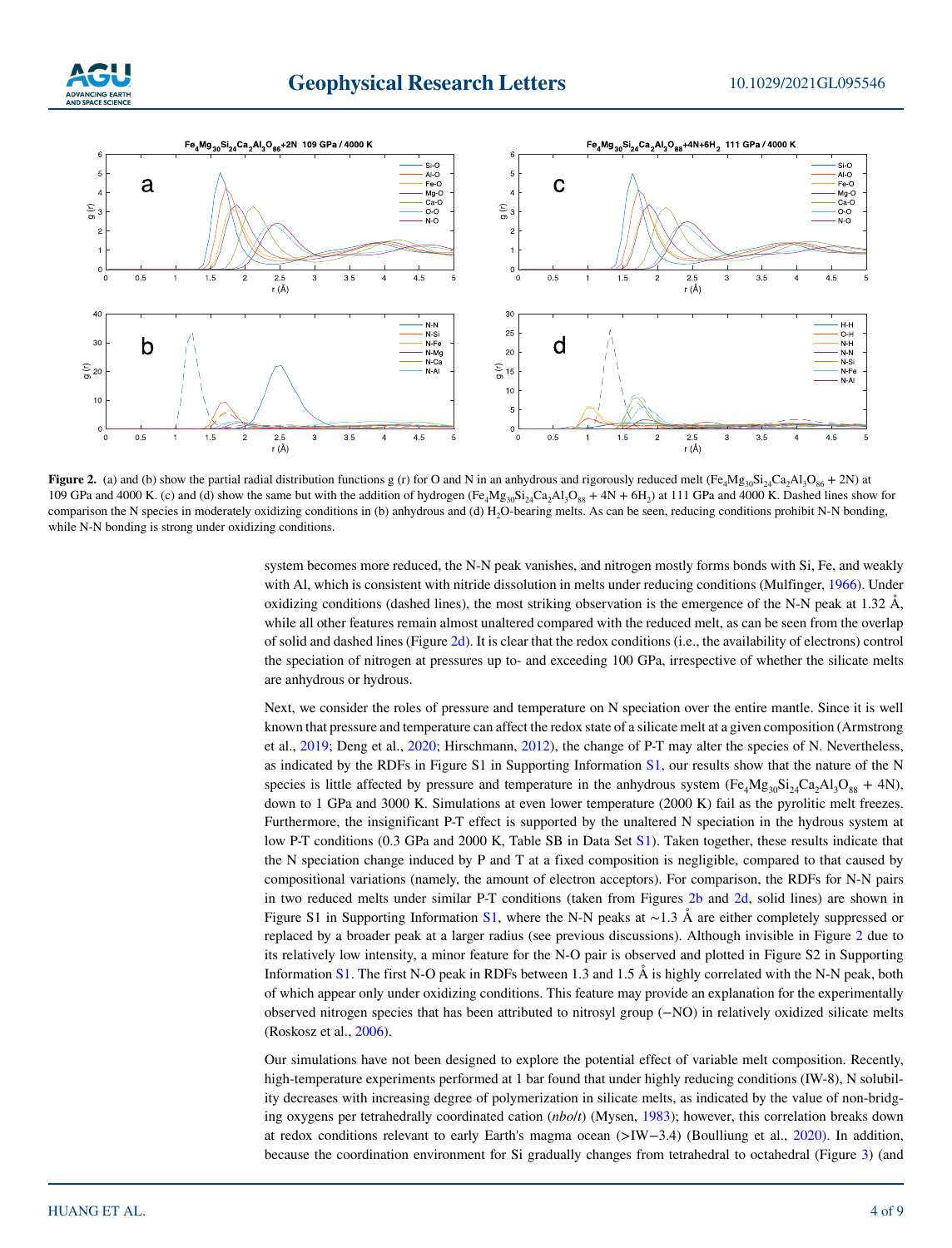





**Figure 3.** Bond length (A) and coordination number for N and O species in anhydrous pyrolitic melt  $(Fe<sub>4</sub>Mg<sub>30</sub>Si<sub>24</sub>Ca<sub>2</sub>Al<sub>3</sub>O<sub>88</sub>)$ + 4N) at 4000 K. Note that N-N has the shortest bond length of all correlation pairs with a coordination of ∼1, indicating strong covalent bond. Figure 3. Bond length<br>  $+$  4N) at 4000 K. Note<br>
strong covalent bond.

other cations, such as Mg and Fe also transition to higher coordinated complexes), the *nbo*/*t* term is no longer an empirically adequate parameter at high pressures investigated in this study.

In summary, there is no resolvable effect of pressure and temperature on N speciation in pyrolitic melt over the entire mantle regime, and redox condition will determine N speciation over mantle conditions. Although we are not able to precisely determine the oxygen fugacity of our melts in the simulations, the speciation of N observed under varying redox conditions is qualitatively consistent with that determined by spectroscopic measurements of glasses synthesized in experiments performed at lower P-T conditions. Based on Raman spectroscopy measurements (Dalou et al., 2019; Grewal et al., 2020; Li et al., 2015; Roskosz et al., 2006), the redox conditions in those experiments, where  $N<sub>2</sub>$  was found to be the dominant species, would be more like our oxidized cases (including the moderately oxidized supercells); whereas the  $N^{3-}$  or NH dominated silicate melts in the experiments would be close to our reducing conditions (Table S1 in Supporting Information S1).

#### **3.2. Silicate Melt Structure Under High Pressure**

There are other properties worthy of investigation in pyrolitic melts. First, bond length between atoms can be obtained by the position in  $r(A)$  of the first maximum of the RDF. Second, coordination number of a correlation pair can be calculated by integrating the first peak until the first minimum (details can be found in (Huang et al., 2019)). Bond lengths of O and N pairs and coordination numbers with respect to O and N calculated in this manner in the anhydrous pyrolitic melt are plotted in Figure 3. Full bond length and coordination number information are listed in Table SB in Data Set S1.

From the bond length plot, the strongest N-N peak (Figures 2a and 2b) is conspicuous in that it has the shortest mean bond length (1.2 Å) among all bonding pairs. In general, a shorter bond reflects a higher binding energy; the strong covalent bond between N-N may explain its stability once it is formed, making  $N_2$  degassing from magma ocean feasible. As can be found in Table SB in Data Set S1, the bond length of most neighbors varies little with pressure, with the exception of O-O, whose bond distance decreases gradually from 2.76 Å at 3 GPa to 2.28 Å at 144 GPa. This means that the compression of silicate melt occurs primarily via the densification of O atoms, which is manifest in an increase in the mean coordination numbers of cations (Si, Mg, Fe, etc.) with respect to O (Figure 3). In the right panel of Figure 3, all the cations' coordination numbers with respect to oxygen increase as the melt is being pressurized. For instance, C<sub>SiO</sub> changes from four to six, that is, the bonding polyhedra in the silicate network transform from tetrahedra to octahedra (Sanloup et al., 2013; Stixrude & Karki, 2005); neighboring O number increases from 6 to ∼11 for Ca, 5 to 8 for Mg, 2 to 6 for Fe, and 5 to 8 for Al, from 3 to 144 GPa. On the other hand, C<sub>NN</sub> (Figure 3, right panel) fluctuates between 0.7 and 1.2, close to unity, which indicates the formation of  $N_2$  molecules.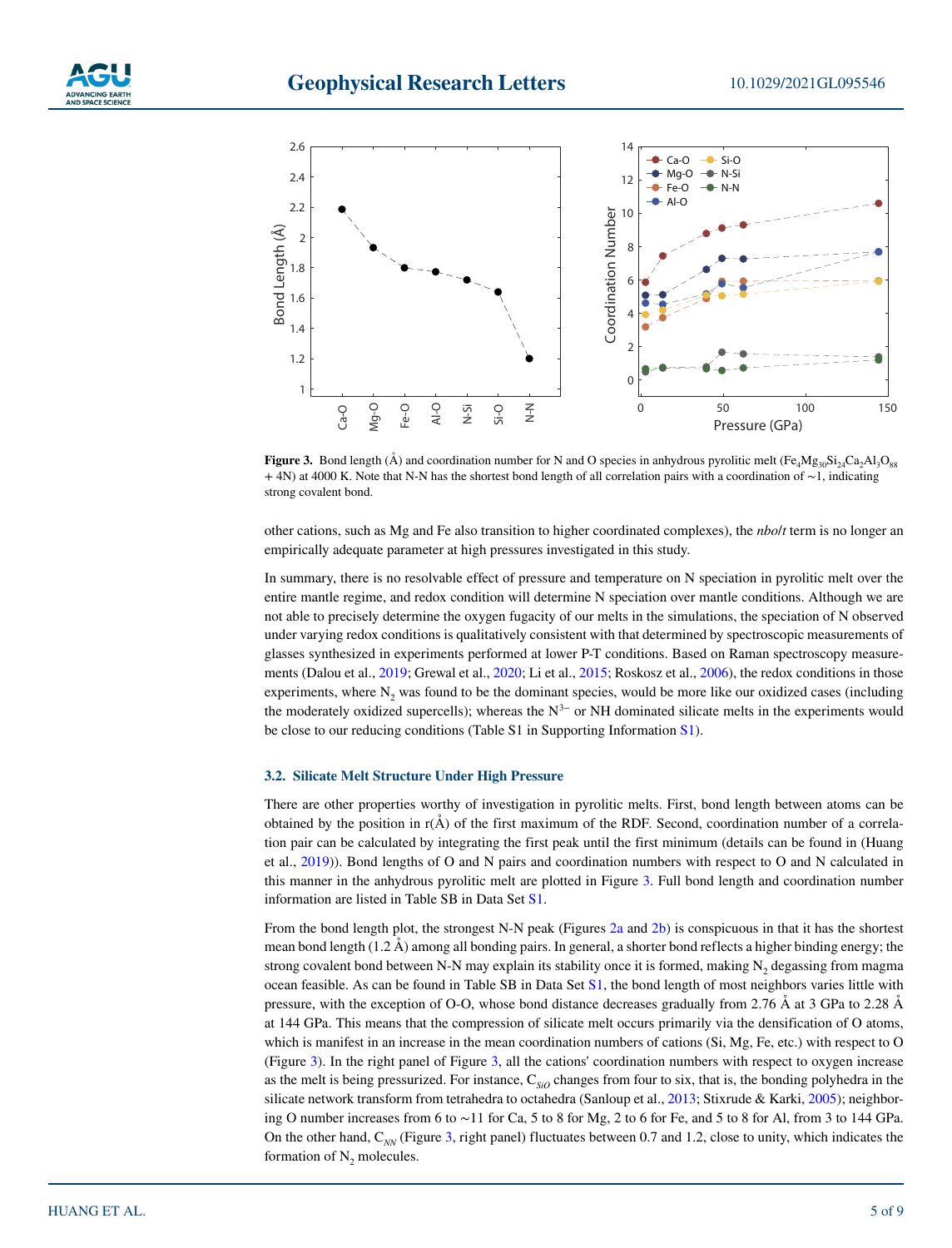



**Figure 4.** Self-diffusion coefficient *D* for all elements in mantle pressure range at 4000 K in pyrolitic melts with (a) no N, (b) 1.7 wt% N (4 N), (c) 3.4 wt% N (8 N), and (d) 6.6 wt% N (16 N). For comparison, the *Ds* for hydrous/reduced silicate melt (pyrolite + 4N + 6H<sub>2</sub>) are plotted as open circles in (b). Except for N, elements listed in the legend roughly follow a descending diffusion rate.

#### **3.3. Diffusivity in Silicate Melt: Possible Influence of Volatiles**

Self-diffusion coefficients for the elements in pyrolitic melts with various N contents are reported in Figure 4. Under a given set of P-T conditions, all elements, except hydrogen, exhibit similar diffusivities within one order of magnitude of one another, ranging between  $10^{-8}$  at the lowest pressures to  $10^{-9}$  m<sup>2</sup>/s at ~150 GPa, consistent with previous calculations (Karki et al., 2010). As expected, at deeper magma ocean depth, pressure uniformly suppresses the diffusion of all species: this negative correlation between diffusivity and pressure is best demonstrated in Figure 4. The addition of nitrogen very slightly increases the overall diffusivity for all the elements investigated here: For instance at ∼140 GPa, the *D*s collectively shift upwards from below to above 10−9 m2 /s with increasing N content (Figures 4a–4d). This effect of nitrogen content on diffusivity is more pronounced at high pressures, for example, as shown in Figure S3 in Supporting Information  $S1$ , where  $D<sub>N</sub>$  positively correlates with N content in silicate melts at a given pressure, and this correlation is more evident at higher pressures. However, these melts have very high concentrations of N and so N would not be expected to affect diffusion rates in natural pyrolitic melts. The presence of H, on the other hand, seems to exert no resolvable influence on other elements' diffusivities, because their calculated self-diffusion rates in H-bearing melts closely follow the trends in Figure 4b.

Note that network-forming cations Si (green dots in Figure 4) have lower diffusion coefficients than network modifiers, such as Mg (yellow dots). Calcium (light blue dots), on the other hand, has a very low diffusivity, likely controlled by its intrinsic properties (e.g., large atomic radius) (Ni et al., 2015). In agreement with previous simulations on silicate melts (Karki et al., 2010; Solomatova et al., 2019), the diffusion coefficients of Fe, Mg,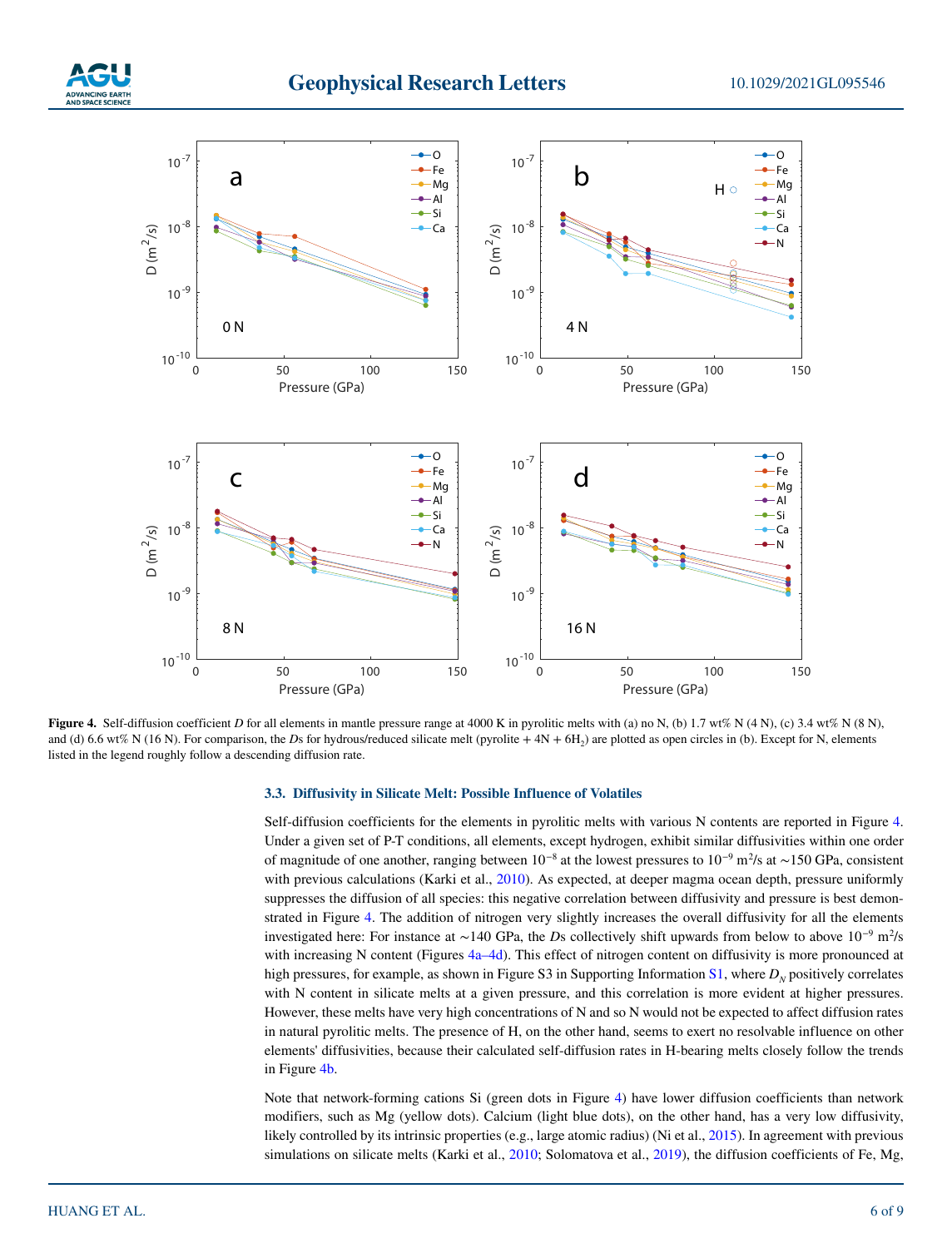and O are nearly indistinguishable (the differences are well below a factor of two, Table SC in Data Set S1) at all pressures. Hydrogen is the smallest and the lightest atom, and therefore possesses the highest diffusion rate (open circle, Figure 4b); similarly, N the second highest diffusivity (crimson spheres, Figures 4b–4d). Under oxidizing conditions, N forms stable bonds with itself and has a high mobility in silicate melts; due to the low solubility of N<sub>2</sub>, its high diffusivity would again facilitate the gas-melt phase separation during magma outgassing, rather than its sequestration in the mantle.

#### **4. Implications for Earth's Secondary Atmosphere and N Deficit**

The N-N bonding observed in pyrolitic melt, provided conditions are sufficiently oxidized, would conceivably promote the degassing of nitrogen at the surface of the magma ocean, owing to the lower solubility of  $N<sub>2</sub>$  with respect to N3− (Bernadou et al., 2021; Boulliung et al., 2020; Libourel et al., 2003). We demonstrate that the N<sub>2</sub> speciation observed under oxidizing conditions in experimentally-synthesized basaltic melts also holds for a peridotitic mantle representative of the Earth. Therefore, solubility relationships derived from these studies are expected to be applicable to reconciling the behavior of N during Earth's accretion. What follows is a qualitative discussion of the fate of N given the prevailing accretion models and the variation of oxygen fugacity that they entail. Although the redox path through which the Earth evolved is debated (Huang et al., 2020; Rubie et al., 2015; Siebert et al., 2013; Sossi et al., 2020; Wood et al., 2008), with due precautions, one can make some first-order deductions. If we take the most plausible scenario, that is, Earth's accretion sampled initially reduced and subsequently oxidized material, depending on the timing of volatile delivery to the inner solar system, three possibilities are viable regarding the fate of nitrogen in the Earth. (a) If volatiles, including nitrogen, are accreted through major stages of Earth's formation (Halliday, 2013), nitrogen degassing would occur only later as  $fQ$ , increases; in this way, a certain amount of N could be trapped in the mantle (or core, depending on its partition coefficient into metal). (b) If volatiles come later to the Earth, that is, through heterogeneous accretion (e.g., (Huang et al., 2021; Rubie et al., 2015; Schönbächler et al., 2010)), because of higher *f*O<sub>2</sub>, an N-enriched secondary atmosphere might accumulate during the later stages of Earth's growth. (c) Some volatiles might also be delivered by the so-called "late veneer" after planets achieved their final masses (Albarède, 2009); however, since this process requires no magma ocean, our simulations are not able to assess the fate of N in this case. Nevertheless, the first scenario (homogeneous accretion) is compatible with the view that Earth's missing nitrogen might well be sequestered and isolated in the mantle or core through geological time, whereas the heterogeneous accretion scenario permits models in which early impactors induce loss of an N-enriched atmosphere. Both scenarios may represent plausible explanations for Earth's N deficit. An alternative redox path, where Earth's formation started in oxidizing and ended up with reducing conditions (Huang et al., 2020; Siebert et al., 2013), may also be reconciled with Earth's N budget when one envisages  $N<sub>2</sub>$  degassing and subsequent atmospheric loss by impacts take place from early stages of accretion.

#### **5. Conclusions**

Based on atomic trajectory and the analysis of N speciation (partial radial distribution function, bond length, and coordination number), strong N-N bonding is observed in oxidized pyrolitic melts over mantle pressure range. Under truly reducing conditions, N becomes part of the silicate network by bonding with Si (and H in hydrous melts). These findings are consistent with previous ambient to lower pressure experiments. Of all the thermodynamic parameters, we find redox state to be the factor controlling N speciation, whereas pressure and temperature mainly affect other physical properties, including bond length (melt density), coordination number (melt structure), and diffusivity (melt viscosity). Hydrogen tends to bond with volatiles (H, O, and N) and has the highest diffusion rate of all elements examined here. The presence of nitrogen slightly increases the overall diffusivity of silicate melt components under high pressures. Finally, if volatiles were delivered together with materials with increasing oxygen fugacity toward the end of Earth's accretion, an N-enriched secondary atmosphere might form and be blown away by subsequent impacts, thus accounting for the N deficit in Earth's mantle.

#### **Data Availability Statement**

Ab initio molecular dynamics data are available in the repository Mendeley Data with [https://doi.org/10.17632/](https://doi.org/10.17632/hkzm3prfdt.1) [hkzm3prfdt.1.](https://doi.org/10.17632/hkzm3prfdt.1)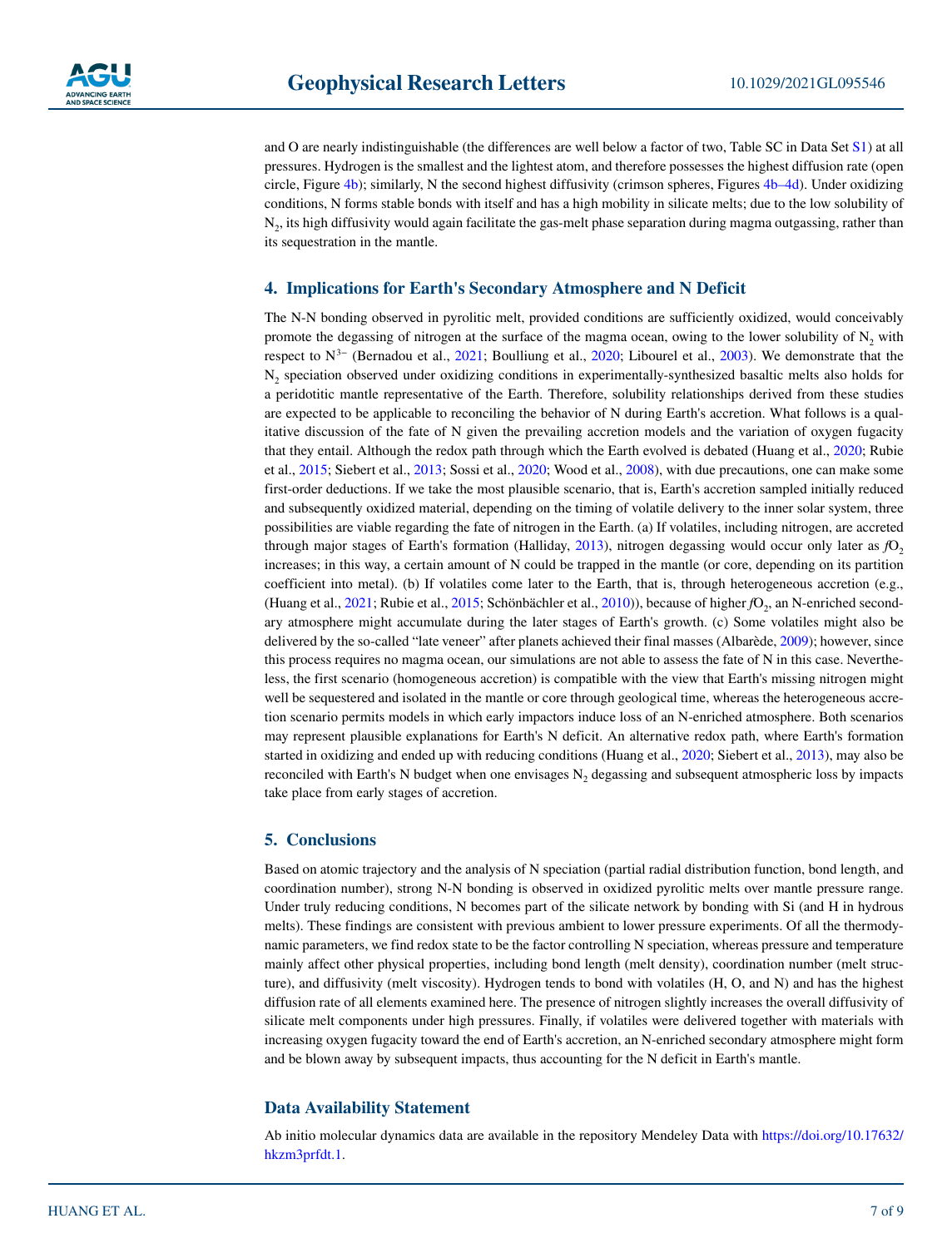#### **Acknowledgments**

We are grateful to Guillaume Avice for helpful discussions. We thank Yuan Li and an anonymous reviewer for their constructive comments and Steven Jacobsen for handling this manuscript. The research leading to these results was supported by NERC grant NE/ M015181/1 and NE/S01134X/1. M. Murakami acknowledges support from the ETH startup funding. PAS was supported by an SNF Ambizione fellowship (No. 180025). Simulations were performed using the ARCHER UK National Supercomputing Service. Open access funding provided by Eidgenossische Technische Hochschule Zurich.

#### **References**

- Albarède, F. (2009). Volatile accretion history of the terrestrial planets and dynamic implications. *Nature*, *461*(7268), 1227–1233. [https://doi.](https://doi.org/10.1038/nature08477) [org/10.1038/nature08477](https://doi.org/10.1038/nature08477)
- Anisimov, V. I., Zaanen, J., & Andersen, O. K. (1991). Band theory and Mott insulators: Hubbard U instead of Stoner I. *Physical Review B*, *44*(3), 943–954. <https://doi.org/10.1103/PhysRevB.44.943>
- Armstrong, K., Frost, D. J., McCammon, C. A., Rubie, D. C., & Boffa Ballaran, T. (2019). Deep magma ocean formation set the oxidation state of Earth's mantle. *Science*, *365*(6456), 903–906.<https://doi.org/10.1103/PhysRevB.50.17953>
- Bernadou, F., Gaillard, F., Füri, E., Marrocchi, Y., & Slodczyk, A. (2021). Nitrogen solubility in basaltic silicate melt—Implications for degassing processes. *Chemical Geology*, *573*, 120192. <https://doi.org/10.1016/j.chemgeo.2021.120192>
- Blöchl, P. E. (1994). Projector augmented-wave method. *Physical Review B: Condensed Matter*, *50*, 17953–17979. [https://doi.org/10.1103/](https://doi.org/10.1103/PhysRevB.50.17953) [PhysRevB.50.17953](https://doi.org/10.1103/PhysRevB.50.17953)
- Boulliung, J., Füri, E., Dalou, C., Tissandier, L., Zimmermann, L., & Marrocchi, Y. (2020). Oxygen fugacity and melt composition controls on nitrogen solubility in silicate melts. *Geochimica et Cosmochimica Acta*, *284*, 120–133.<https://doi.org/10.1016/j.gca.2020.06.020>

Busigny, V., & Bebout, G. E. (2013). Nitrogen in the silicate Earth: Speciation and isotopic behavior during mineral-fluid interactions. *Elements*, *9*(5), 353–358.<https://doi.org/10.2113/gselements.9.5.353>

- Dalou, C., Hirschmann, M. M., Jacobsen, S. D., & Le Losq, C. (2019). Raman spectroscopy study of C-O-H-N speciation in reduced basaltic glasses: Implications for reduced planetary mantles. *Geochimica et Cosmochimica Acta*, *265*, 32–47. [https://doi.org/10.1016/j.gca.2019.08.029](https://doi.org/10.1016/j.gca.2019.08.02910.1016/j.gca.2019.08.029)
- Deng, J., Du, Z., Karki, B. B., Ghosh, D. B., & Lee, K. K. M. (2020). A magma ocean origin to divergent redox evolutions of rocky planetary bodies and early atmospheres. *Nature Communications*, *11*(1).<https://doi.org/10.1038/s41467-020-15757->
- Genda, H., & Abe, Y. (2005). Enhanced atmospheric loss on protoplanets at the giant impact phase in the presence of oceans. *Nature*, *433*(7028), 842–844. <https://doi.org/10.1038/nature03360>
- Grewal, D. S., Dasgupta, R., & Farnell, A. (2020). The speciation of carbon, nitrogen, and water in magma oceans and its effect on volatile partitioning between major reservoirs of the solar system rocky bodies. *Geochimica et Cosmochimica Acta*, *280*, 281–301. [https://doi.org/10.1016/j.](https://doi.org/10.1016/j.gca.2020.04.023) [gca.2020.04.023](https://doi.org/10.1016/j.gca.2020.04.023)
- Grewal, D. S., Dasgupta, R., Hough, T., & Farnell, A. (2021). Rates of protoplanetary accretion and differentiation set nitrogen budget of rocky planets. *Nature Geoscience*, *14*(6), 369–376. <https://doi.org/10.1038/s41561-021-00733-0>
- Halliday, A. N. (2013). The origins of volatiles in the terrestrial planets. *Geochimica et Cosmochimica Acta*, *105*, 146–171. [https://doi.](https://doi.org/10.1016/j.gca.2012.11.015) [org/10.1016/j.gca.2012.11.015](https://doi.org/10.1016/j.gca.2012.11.015)
- Hirschmann, M. M. (2012). Magma ocean influence on early atmosphere mass and composition. *Earth and Planetary Science Letters*, *341–344*, 48–57. <https://doi.org/10.1016/j.epsl.2012.06.015>
- Hirschmann, M. M. (2018). Comparative deep Earth volatile cycles: The case for C recycling from exosphere/mantle fractionation of major (H2O , C, N) volatiles and from H2O/Ce , CO2/Ba , and CO2/Nb exosphere ratios. *Earth and Planetary Science Letters*, *1*, 1–12. [https://doi.](https://doi.org/10.1016/j.epsl.2018.08.023) [org/10.1016/j.epsl.2018.08.023](https://doi.org/10.1016/j.epsl.2018.08.023)
- Huang, D., Badro, J., Brodholt, J., & Li, Y. (2019). Ab initio molecular dynamics investigation of molten Fe–Si–O in Earth's core. *Geophysical Research Letters*, *46*(12), 6397–6405. [https://doi.org/10.1029/2019GL082722](https://doi.org/10.1029/2019GL08272210.1029/2019GL082722)
- Huang, D., Badro, J., & Siebert, J. (2020). The niobium and tantalum concentration in the mantle constrains the composition of Earth's primordial magma ocean. *Proceedings of the National Academy of Sciences*, 117(45), 27893–27898. [https://doi.org/10.1073/pnas.2007982117](http://doi.org/10.1073/pnas.2007982117)
- Huang, D., Siebert, J., & Badro, J. (2021). High pressure partitioning behavior of Mo and W and late sulfur delivery during Earth's core formation. *Geochimica et Cosmochimica Acta*, *310*, 19–31.
- Johnson, B., & Goldblatt, C. (2015). The nitrogen budget of Earth. *Earth-Science Reviews*, *148*, 150–173. [https://doi.org/10.1016/j.](https://doi.org/10.1016/j.earscirev.2015.05.006) [earscirev.2015.05.006](https://doi.org/10.1016/j.earscirev.2015.05.006)
- Kadik, A. A., Koltashev, V. V., Kryukova, E. B., Plotnichenko, V. G., Tsekhonya, T. I., & Kononkova, N. N. (2015). Solubility of nitrogen, carbon, and hydrogen in FeO-Na<sub>2</sub>O-Al<sub>2</sub>O<sub>3</sub>-SiO<sub>2</sub> melt and liquid iron alloy: Influence of oxygen fugacity. *Geochemistry International*, 53(10), 849–868. <https://doi.org/10.1134/S001670291510002X>
- Karki, B. B., Bhattarai, D., Mookherjee, M., & Stixrude, L. (2010). Visualization-based analysis of structural and dynamical properties of simulated hydrous silicate melt. *Physics and Chemistry of Minerals*, *37*(2), 103–117.<https://doi.org/10.1007/s00269-009-0315-1>
- Kresse, G., & Hafner, J. (1993). Ab initio molecular dynamics for liquid metals. *Physical Review B*, *47*(1), 558. [https://doi.org/10.1103/](https://doi.org/10.1103/PhysRevB.47.558) [PhysRevB.47.558](https://doi.org/10.1103/PhysRevB.47.558)
- Kresse, G., & Joubert, D. (1999). From ultrasoft pseudopotentials to the projector augmented-wave method. *Physical Review B: Condensed Matter and Materials Physics*, *59*(3), 1758–1775.<https://doi.org/10.1103/PhysRevB.59.1758>
- Li, Y., Huang, R., Wiedenbeck, M., & Keppler, H. (2015). Nitrogen distribution between aqueous fluids and silicate melts. *Earth and Planetary Science Letters*, *411*, 218–228. [https://doi.org/10.1016/j.epsl.2014.11.050](https://doi.org/10.1016/j.epsl.2014.11.05010.1016/j.epsl.2014.11.050)
- Libourel, G., Marty, B., & Humbert, F. (2003). Nitrogen solubility in basaltic melt. Part I. Effect of oxygen fugacity. *Geochimica et Cosmochimica Acta*, *67*(21), 4123–4135. [https://doi.org/10.1016/S0016-7037\(03\)00259-X](https://doi.org/10.1016/S0016-7037(03)00259-X)
- Marty, B. (2012). The origins and concentrations of water, carbon, nitrogen and noble gases on Earth. *Earth and Planetary Science Letters*, *313–314*(1), 56–66.<https://doi.org/10.1016/j.epsl.2011.10.040>
- Marty, B., & Dauphas, N. (2003). The nitrogen record for crust-mantle interaction and mantle convection from Archean to present. *Earth and Planetary Science Letters*, *206*(3–4), 397–410. [https://doi.org/10.1016/S0012-821X\(02\)01108-1](https://doi.org/10.1016/S0012-821X(02)01108-1)
- McDonough, W., & Sun, S.-s. (1995). The composition of the Earth. *Chemical Geology*, *120*(3), 223–253. [https://doi.](https://doi.org/10.1016/0009-2541(94)00140-4) [org/10.1016/0009-2541\(94\)00140-4](https://doi.org/10.1016/0009-2541(94)00140-4)
- Mikhail, S., & Sverjensky, D. A. (2014). Nitrogen speciation in upper mantle fluids and the origin of Earth's nitrogen-rich atmosphere. *Nature Geoscience*, *7*(11), 816–819.<https://doi.org/10.1038/ngeo2271>
- Mulfinger, H.-O. (1966). Physical and chemical solubility of nitrogen in glass melts. *Journal of the American Ceramic Society*, *49*(9), 462–467. [https://doi/org/10.1111/j.1151-2916.1966.tb13300.x](https://doi.org/10.1111/j.1151-2916.1966.tb13300.x)
- Mysen, B. (1983). The Structure of silicate melts. *Annual Review of Earth and Planetary Sciences*, *11*, 75–97.<https://doi.org/10.1248/cpb.10.879> Mysen, B. (2019). Nitrogen in the Earth: Abundance and transport. *Progress in Earth and Planetary Science*, *6*(38), 1–15. [https://doi.org/10.1186/](https://doi.org/10.1186/s40645-019-0286-x) [s40645-019-0286-x](https://doi.org/10.1186/s40645-019-0286-x)
- Ni, H., Hui, H., & Steinle-Neumann, G. (2015). Transport properties of silicate melts. *Reviews of Geophysics*, *53*(3), 715–744. [https://doi.](https://doi/org/10.1002/2015RG000485) [org/10.1002/2015RG000485](https://doi/org/10.1002/2015RG000485)
- Perdew, J. P., Burke, K., & Ernzerhof, M. (1996). Generalized gradient approximation made simple. *Physical Review Letters*, *77*, 3865–3868. <https://doi.org/10.1103/PhysRevLett.77.3865>